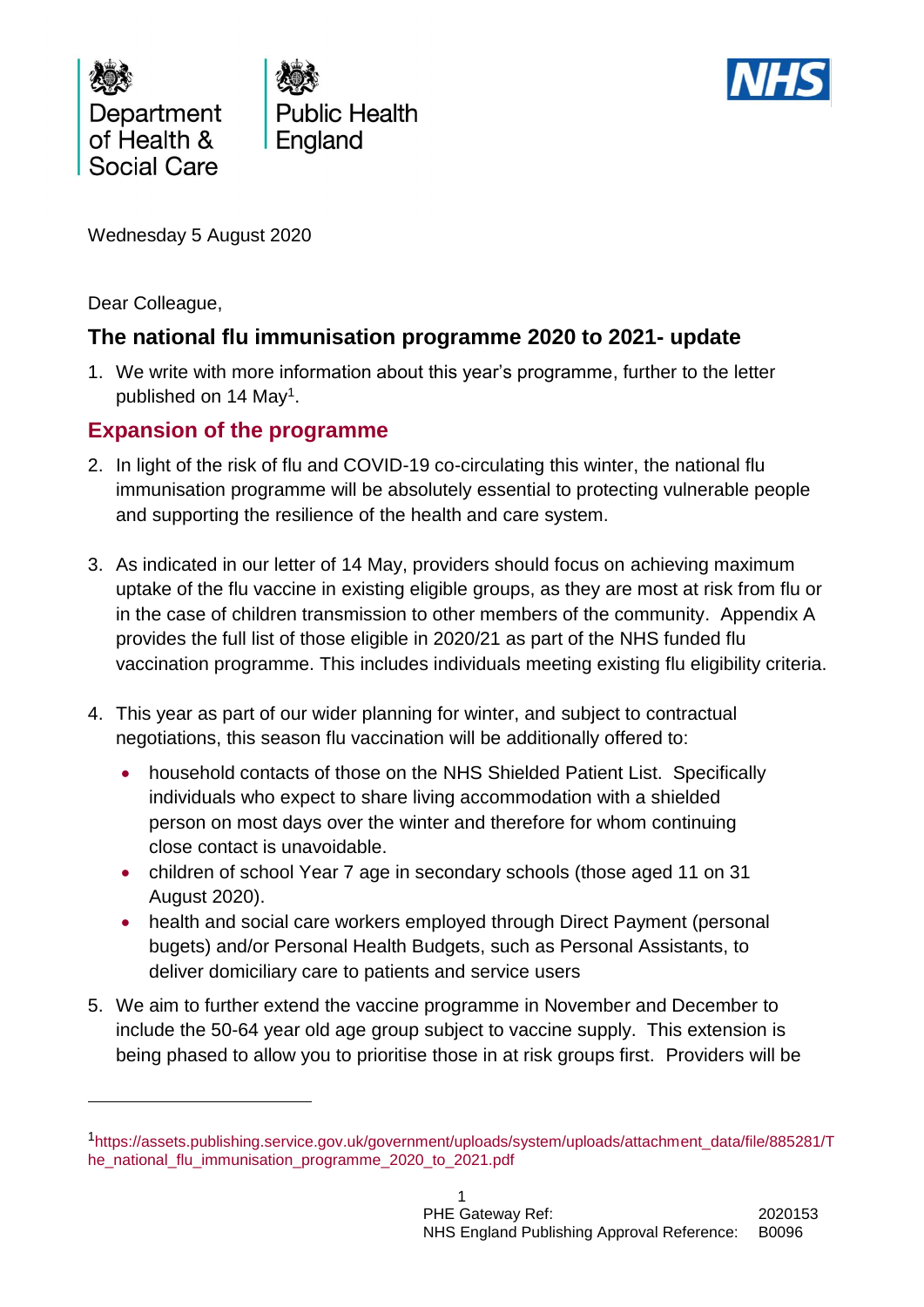given notice in order to have services in place for any additional cohorts later in the season.

- 6. Department of Health and Social Care (DHSC) is exploring options to expand the workforce that is able to administer vaccinations as part of the COVID-19 response. Key stakeholders and the public will be consulted on the proposed changes over summer, including via stakeholder meetings. In line with the government's consultation principles, the consultation will be published on gov.uk in due course and will clearly set out the policy proposals.
- 7. Building on good practice from previous flu seasons and to reflect the need to achieve maximum coverage this year, all Hospital Trusts will be asked to offer vaccinations to pregnant women attending maternity appointments and to those clinically at risk eligible patients attending in- and out-patient appointments. National service specifications will be developed to support the standardised commissioning of these services.
- 8. In addition, this season an inactivated vaccine may be offered to those children whose parents refuse the live attenuated influenza vaccine (LAIV) due to the porcine gelatine content, in order to prevent localised outbreaks this year. Providers of children's vaccination services will receive further instruction on the offering of this service in due course.
- 9. It is essential to increase flu vaccination levels for those who are living in the most deprived areas and from BAME communities. We need to ensure equitable uptake compared to the population as a whole and help protect those who are more at risk if they are to get COVID-19 and flu. It will therefore require high quality, dedicated and culturally competent engagement with local communities, employers and faith groups.
- 10.Providers are expected to ensure they have robust plans in place for tackling health inequalities for all underserved groups to ensure equality of access.
- 11.Individuals eligible for flu vaccine this season should be offered a vaccine recommended for them according to their age, as detailed in Appendix B.

#### Frontline health and social care workers

12.All frontline health and social care workers should receive a vaccination this season. This should be provided by their employer, in order to meet their responsibility to protect their staff and patients and ensure the overall safe running of services. **Employers should commission a service which makes access easy to the vaccine for all frontline staff, encourage staff to get vaccinated, and monitor the delivery of their programmes.**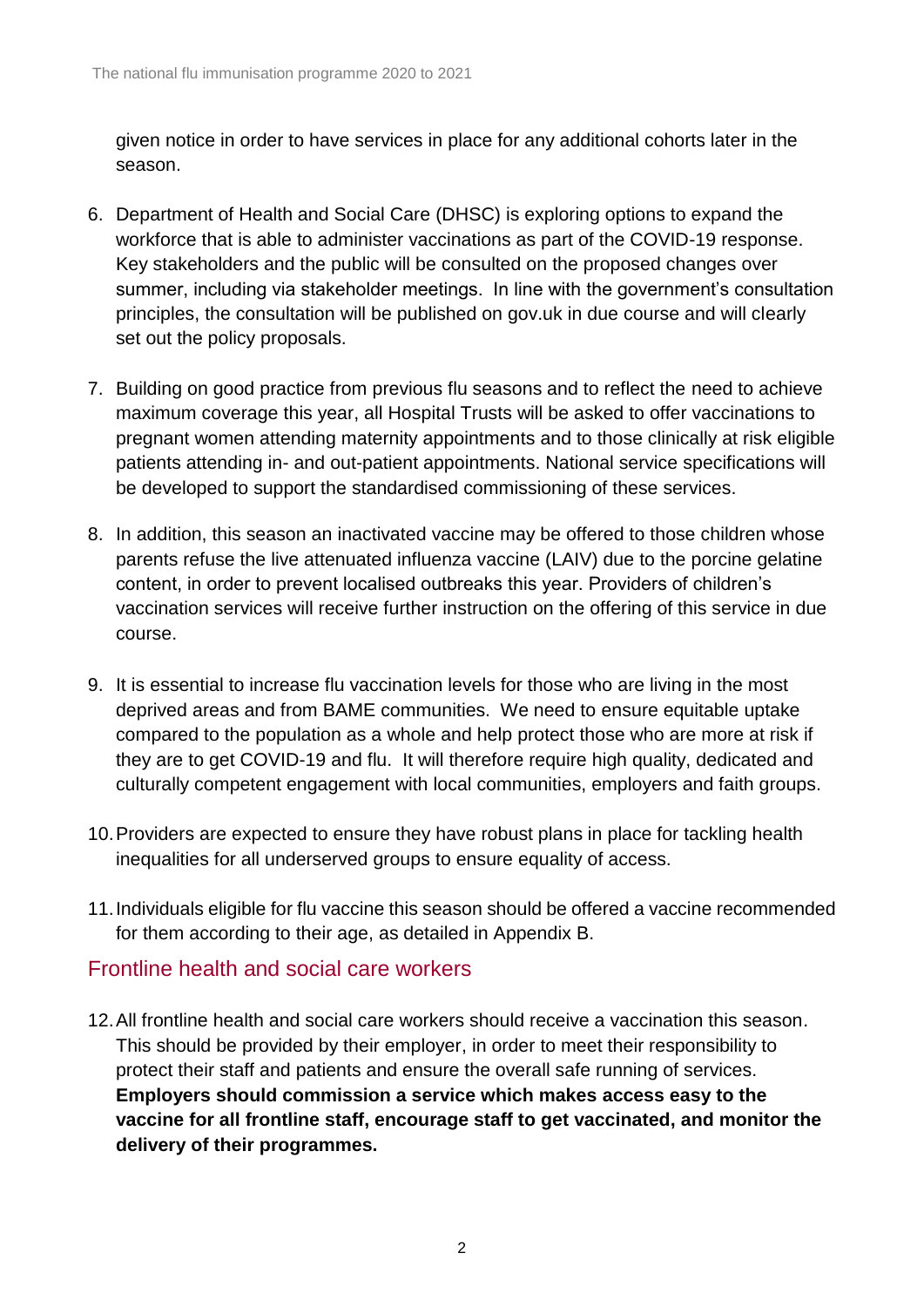- 13.For healthcare workers providers should use the current definition as set out in chapter 12 of the Green Book. [https://www.gov.uk/government/publications/immunisation-of](https://www.gov.uk/government/publications/immunisation-of-healthcare-and-laboratory-staff-the-green-book-chapter-12)[healthcare-and-laboratory-staff-the-green-book-chapter-12](https://www.gov.uk/government/publications/immunisation-of-healthcare-and-laboratory-staff-the-green-book-chapter-12)
- 14.NHS Trusts should complete a self-assessment against a best practice checklist which has been developed based on five key components of developing an effective flu vaccination programme. The completed checklist should be published in public board papers at the start of the flu season. See Appendix C.
- 15.NHS England and Improvement (NHSEI) will continue to support vaccination of social care and hospice workers employed by registered residential or domiciliary care providers. The eligible groups have been expanded this year to include those health and social care workers, such as Personal Assistants, employed through Direct Payment and/or Personal Health Budgets to deliver domiciliary care to patients and service users. Vaccination will be available through community pharmacy or their registered general practice. This scheme is intended to complement, not replace, any established occupational health schemes that employers have in place to offer flu vaccination to their workforce. Further guidance on how providers can ensure their employees get vaccinated will be published shortly.
- 16.The Community Pharmacy Seasonal Influenza Advanced Service Framework will be amended to enable community pharmacies to vaccinate both residential care/nursing home residents and staff in the home setting in a single visit to increase uptake rates and offer further protection to this vulnerable group of patients. GP practices are also able to vaccinate in the residential/care home, residents and staff who are registered with the practice.
- 17.Good practice guidance along with a range of resource material can be found here: [www.england.nhs.uk/increasing-health-and-social-care-worker-flu-vaccinations/.](http://www.england.nhs.uk/increasing-health-and-social-care-worker-flu-vaccinations/) Further updates are underway to include additional resources which will be made available ahead of the flu season this year.

# Vaccine supply

- 18.As usual, providers will have ordered flu vaccine directly from manufacturers. This season, we are expecting increased demand for flu vaccine across all cohorts and we are also expanding the flu programme. To support this, the Department of Health and Social Care (DHSC) has procured additional national supply of the adult vaccine and will issue guidance in September on how and when this can be accessed.
- 19. Two of the vaccines for use in the children's programme have been procured by Public Health England (PHE) and PHE has procured additional stock for this season.These are the live attenuated influenza vaccine (LAIV) administered as a nasal spray and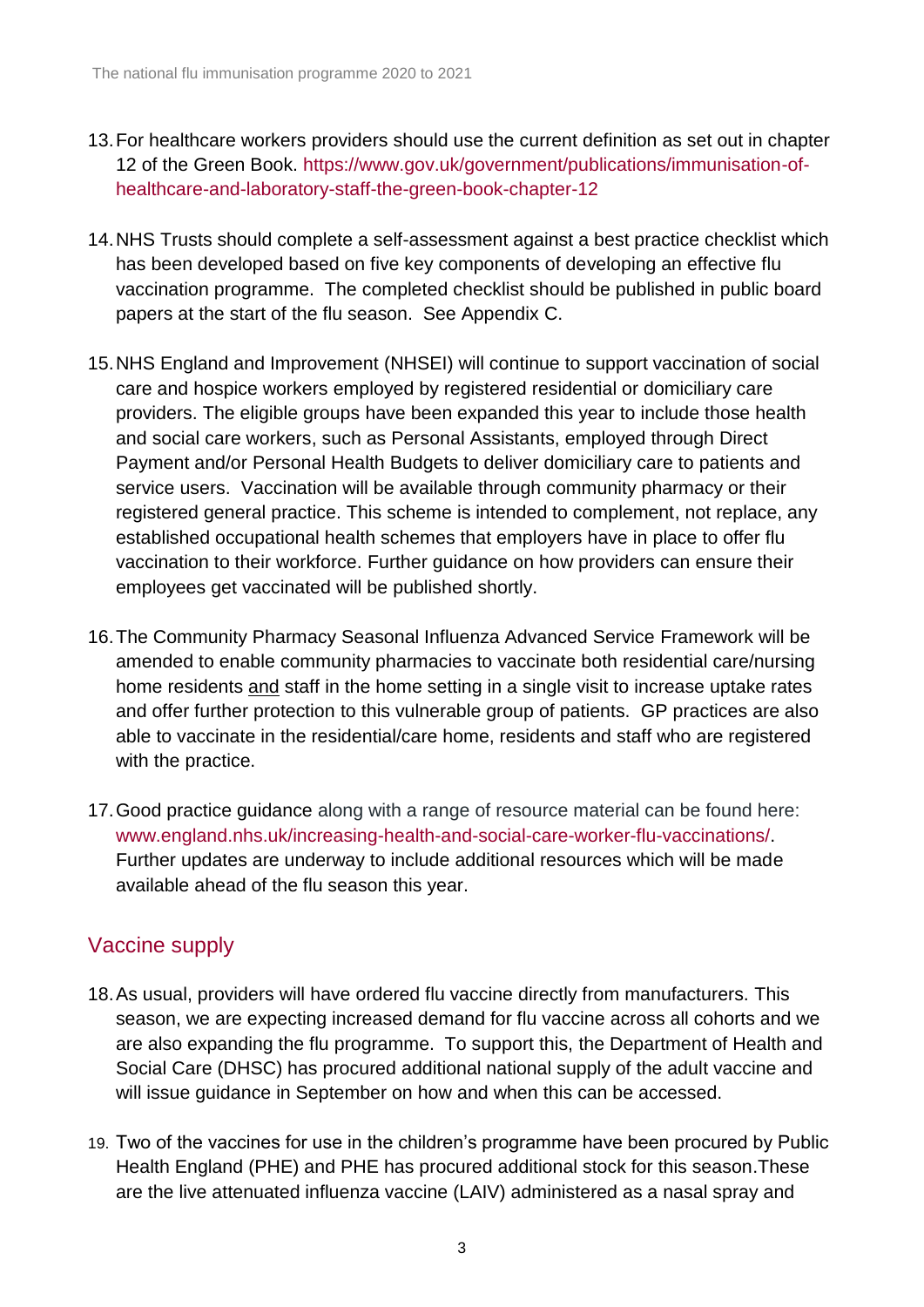suitable for use in children aged 2 to less than 18 years except where contraindicated, and the injectable egg-grown Quadrivalent Influenza Vaccine (QIVe) for children in clinical risk groups for whom LAIV is unsuitable due to contraindication or age. These vaccines can be accessed through Immform at [https://portal](https://portal/)[.immform.phe.gov.uk.](http://www.immform.phe.gov.uk/)

20.For eligible children from 9 years of age unable to receive LAIV, locally procured QIVc and QIVe are alternatively able to be given. For further information see Appendix E and [www.england.nhs.uk/wp-content/uploads/2019/12/NHS-England-JCVI-advce-and-](http://www.england.nhs.uk/wp-content/uploads/2019/12/NHS-England-JCVI-advce-and-NHS-reimbursement-flu-vaccine-2020-21.pdf)[NHS-reimbursement-flu-vaccine-2020-21.pdf](http://www.england.nhs.uk/wp-content/uploads/2019/12/NHS-England-JCVI-advce-and-NHS-reimbursement-flu-vaccine-2020-21.pdf)

### Flu vaccine uptake ambitions

- 21.This year, we are asking for a concerted effort to significantly increase flu vaccination coverage and achieve a minimum 75% uptake across all eligible groups. Where possible, we expect uptake will be higher than this and a national supply of stock has been procured to ensure demand does not outstrip supply.
- 22.Many of the groups who are vulnerable to flu are also more vulnerable to COVID-19. Not only do we want to help protect those most at risk of flu, but also protect the health of those who are vulnerable to hospitalisation and death from COVID-19 by ensuring they do not get flu. The table below sets out the ambitions for 2020/21:

| Table 1: Vaccine uptake ambitions in 2020 to 2021 |  |  |  |  |  |
|---------------------------------------------------|--|--|--|--|--|
|---------------------------------------------------|--|--|--|--|--|

| Eligible groups                             | <b>Uptake ambition</b> |
|---------------------------------------------|------------------------|
| Aged 65 years and over                      | At least 75%           |
| In clinical at risk group                   | At least 75%           |
| Pregnant women                              | At least 75%           |
| Children aged 2 and 3 year old              | At least 75%           |
| All primary school aged children and        | At least 75%           |
| school year 7 in secondary school           |                        |
| Frontline health and social care<br>workers | 100% offer             |

23.Household contacts of people on the NHS Shielded Patient list will not be subject to call and recall arrangements but will be offered the vaccine opportunistically, with the aim to offer to all identified.

24.NHSEI are developing a national call and recall service to support localised call and recall provision and ensure that all eligible patients are informed of their eligibility and are encouraged to get vaccination this season. This service is intended to supplement not replace local call and recall mechanisms that are already in place contractually.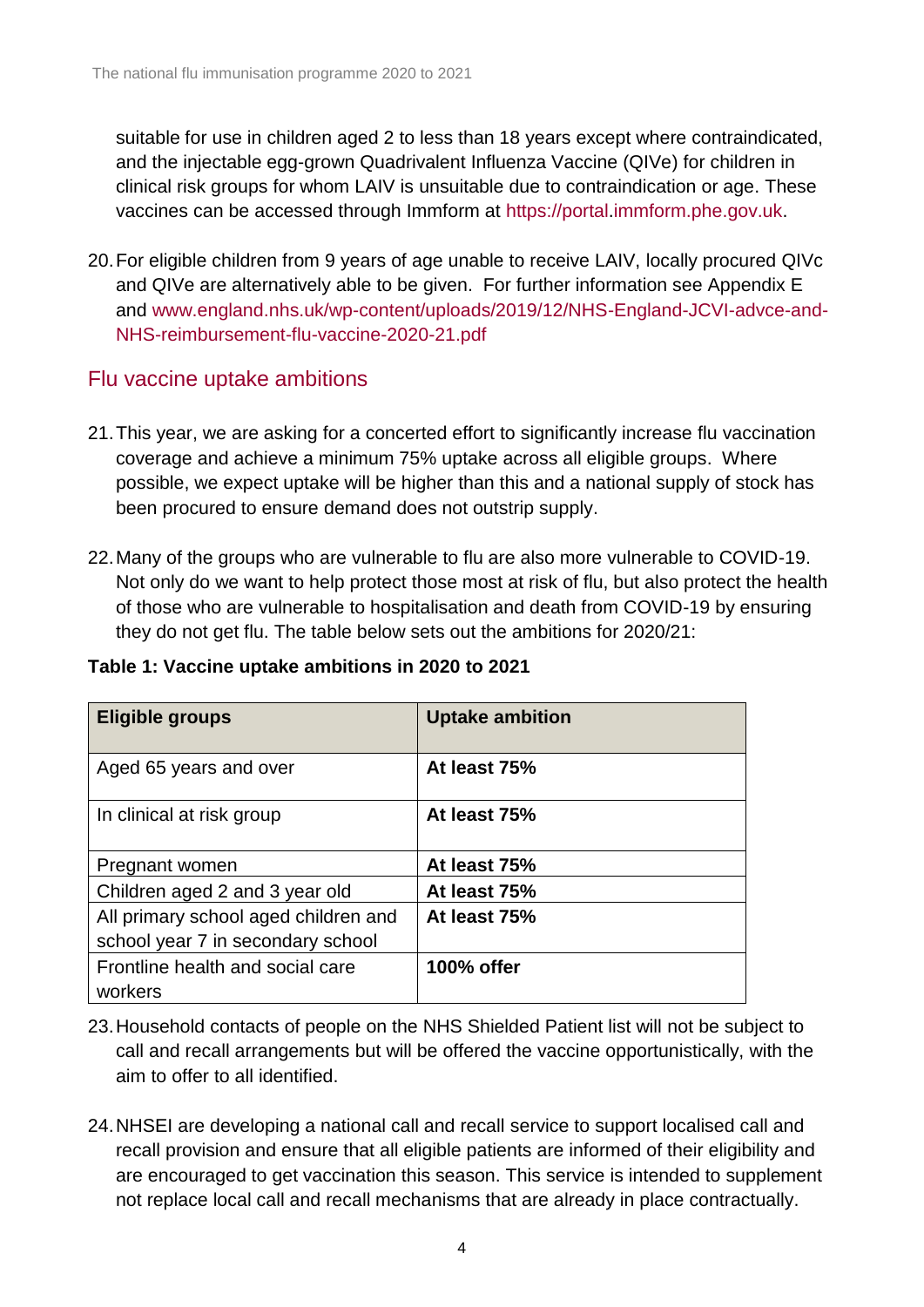## Delivering the programme during the pandemic

- 25.Patients will, need reassurance that appropriate measures are in place to keep them safe from COVID-19, as it is likely to be co-circulating with flu. This reassurance will be especially important for those on the NHS Shielded Patient List.
- 26.Providers will be expected to deliver the programme according to guidelines on social distancing that are current at the time. Standard operating procedures in the context of COVID-19 have been issued for General Practice, community pharmacy, and community health services:

[www.england.nhs.uk/coronavirus/publication/managing-coronavirus-covid-19-in](http://www.england.nhs.uk/coronavirus/publication/managing-coronavirus-covid-19-in-general-practice-sop/)[general-practice-sop/](http://www.england.nhs.uk/coronavirus/publication/managing-coronavirus-covid-19-in-general-practice-sop/)

[www.england.nhs.uk/coronavirus/publication/standard-operating-procedure](http://www.england.nhs.uk/coronavirus/publication/standard-operating-procedure-community-pharmacy/)[community-pharmacy/](http://www.england.nhs.uk/coronavirus/publication/standard-operating-procedure-community-pharmacy/)

[www.england.nhs.uk/coronavirus/publication/covid-19-prioritisation-within-community](http://www.england.nhs.uk/coronavirus/publication/covid-19-prioritisation-within-community-health-services-with-annex_19-march-2020/)[health-services-with-annex\\_19-march-2020/](http://www.england.nhs.uk/coronavirus/publication/covid-19-prioritisation-within-community-health-services-with-annex_19-march-2020/)

[www.england.nhs.uk/coronavirus/publication/novel-coronavirus-covid-19-standard](http://www.england.nhs.uk/coronavirus/publication/novel-coronavirus-covid-19-standard-operating-procedure-community-health-services/)[operating-procedure-community-health-services/](http://www.england.nhs.uk/coronavirus/publication/novel-coronavirus-covid-19-standard-operating-procedure-community-health-services/)

- 27.For guidance on immunisation during COVID-19, including personal protective equipment, see: 'Clinical Guidance for Healthcare professionals on maintaining immunisation programmes during COVID-19' at: [www.england.nhs.uk/coronavirus/wp](http://www.england.nhs.uk/coronavirus/wp-content/uploads/sites/52/2020/06/clinical-guidance-for-hcps-on-imms-for-covid-19.pdf)[content/uploads/sites/52/2020/06/clinical-guidance-for-hcps-on-imms-for-covid-19.pdf](http://www.england.nhs.uk/coronavirus/wp-content/uploads/sites/52/2020/06/clinical-guidance-for-hcps-on-imms-for-covid-19.pdf)
- 28.These procedures and guidance mean that a range of different ways of delivering the flu immunisation programme this year should be considered including the following:
	- careful appointment planning to minimise waiting times and maintain social distancing when attending
	- providing patients with information in advance of their appointment to explain what to expect
	- recalling at risk patients if they do not attend in line with contract requirements
	- social distancing innovations such as drive in vaccinations and 'car as waiting room' models, if possible
	- for those on the Shielded Patient List who are high risk for COVID-19 consider the use of domiciliary visits
- 29.For the overall schools vaccination programme social distancing measures will create additional challenges, and where possible we still expect the school estate to be used in the event of any local school closures.
- 30.Providers need to be prepared to make adjustments to the programme in the face of any local restrictions to ensure those at highest risk can continue to be vaccinated.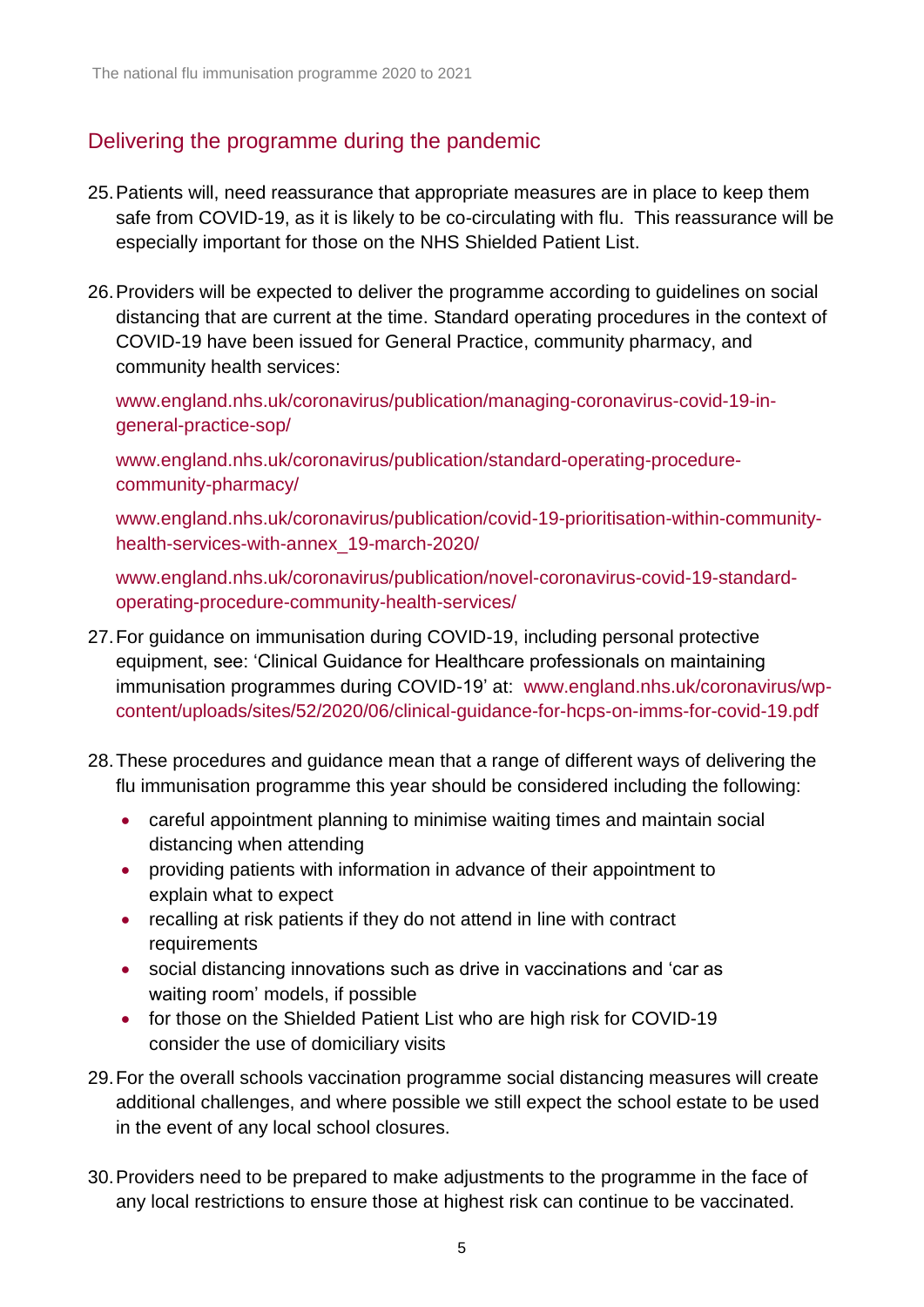31.We are also considering supporting delivery through standing up alternative delivery approaches, to maximise coverage of the vaccine this winter.

#### Infection prevention and control when administering vaccines

- 32.Individuals should attend for vaccination at premises that are following the recommended infection prevention and control (IPC) guidance. [www.england.nhs.uk/coronavirus/primary-care/infection-control/](http://www.england.nhs.uk/coronavirus/primary-care/infection-control/)
- 33.Those displaying symptoms of COVID-19, or who are self-isolating because they are confirmed COVID-19 cases or are contacts of suspected or confirmed COVID-19 cases, should not attend until they have recovered and completed the required isolation period.
- 34.Further information regarding infection prevention and control measures can be found in the 'Information for Healthcare Practitioner' documents, which will be updated prior to and during the season as required, and are available at: [www.gov.uk/government/collections/annual-flu-programme](http://www.gov.uk/government/collections/annual-flu-programme)
- 35.Healthcare professionals administering the vaccine will need to wear the recommended personal protective equipment that is in line with the current advice from the government: [www.gov.uk/government/publications/wuhan-novel-coronavirus-infection](http://www.gov.uk/government/publications/wuhan-novel-coronavirus-infection-prevention-and-control/covid-19-personal-protective-equipment-ppe)[prevention-and-control/covid-19-personal-protective-equipment-ppe](http://www.gov.uk/government/publications/wuhan-novel-coronavirus-infection-prevention-and-control/covid-19-personal-protective-equipment-ppe)

#### Communications and Marketing

- 36.The flu vaccination programme will be supported with a major new public facing marketing campaign to encourage take up amongst eligible groups for the free flu vaccine, due to launch in October. More detailed plans will be shared as these are developed.
- 37.PHE will make available a toolkit of adaptable campaign assets, highlighting the protective benefits of the flu vaccination, for NHS Trusts and social care organisations to use in their own staff vaccination campaigns.
- 38.Resources for both campaigns will be available to download and order from the PHE Campaign Resource Centre at:<https://campaignresources.phe.gov.uk/resources/>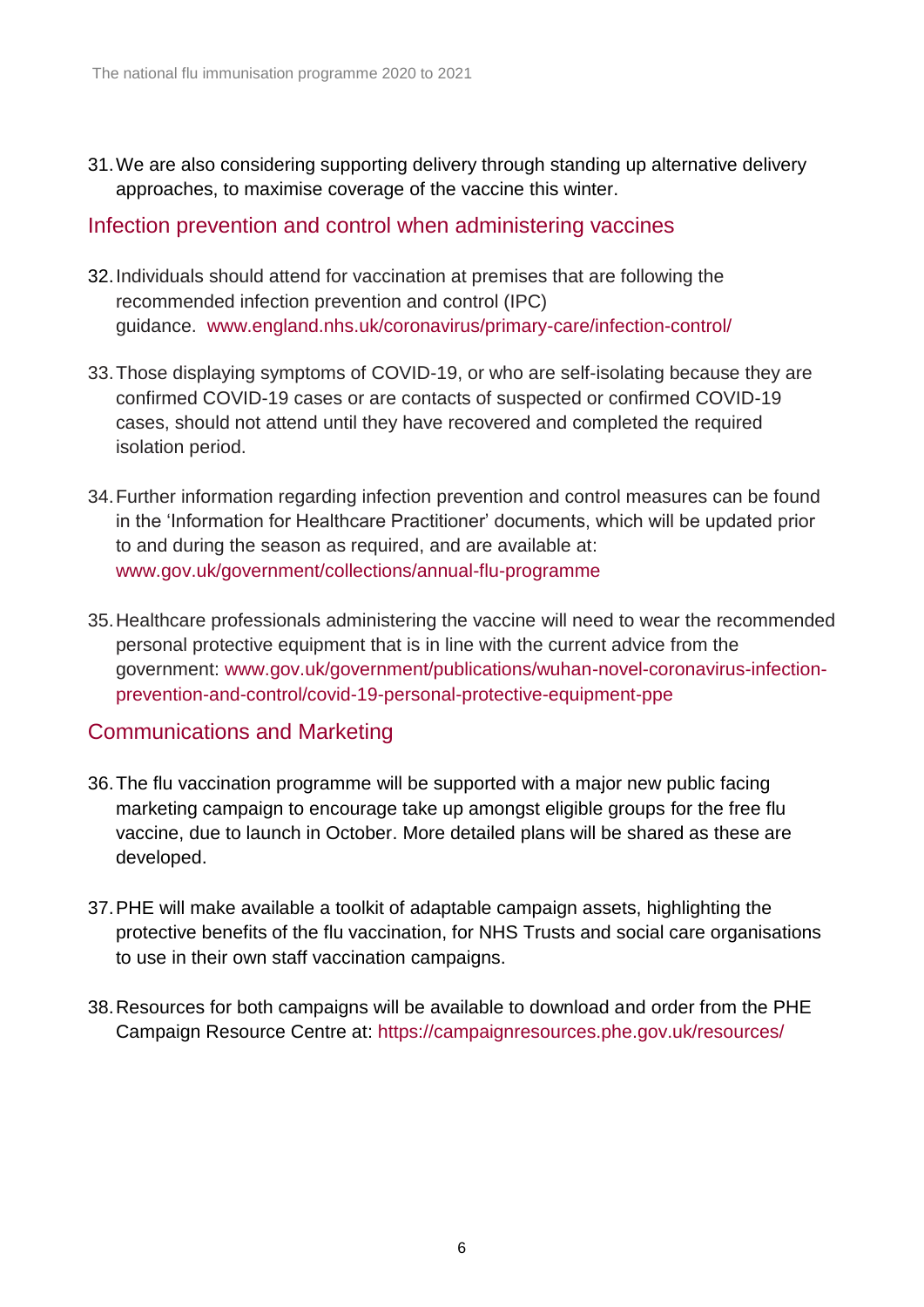## List of appendices

39.Detailed planning information is set out in the following appendices:

| Appendix A: Groups included in the national immunisation programme<br>Appendix B: Summary table of which influenza vaccines to offer | page 9<br>page 11 |
|--------------------------------------------------------------------------------------------------------------------------------------|-------------------|
| Appendix C: Healthcare worker best practice management checklist                                                                     | page 12           |
| Appendix D: Children's flu vaccination programme                                                                                     | page 14           |
| Appendix E: Vaccine ordering for children's programme                                                                                | page 16           |
| Appendix F: General Practice system supplier searches                                                                                | page 17           |
| Appendix G: Data collection                                                                                                          | page 19           |
| Appendix H: Antiviral medicines                                                                                                      | page 21           |
|                                                                                                                                      |                   |

### **Conclusion**

- 40.This year, more than ever, we need to protect those most at risk from flu. Thank you for all your hard work in these very challenging times.
- 41.This Annual Flu Letter has the support of the Chief Pharmaceutical Officer, the NHS Chief Nursing Officer for England and the Public Health England Chief Nurse.

Yours sincerely,

WE

Myvenne Doyle.

Prof Chris Whitty **Prof Yvonne Doyle** Prof Stephen Powis Chief Medical Officer Public Health England NHS England & NHS Director for Health Medical Director **Protection** 

Ff Ru.

for England Medical Director & Improvement, National

Any enquiries regarding this publication should be sent to: [immunisation@phe.gov.uk.](mailto:immunisation@phe.gov.uk) For operational immunisation queries, providers should contact their local screening and immunisation team.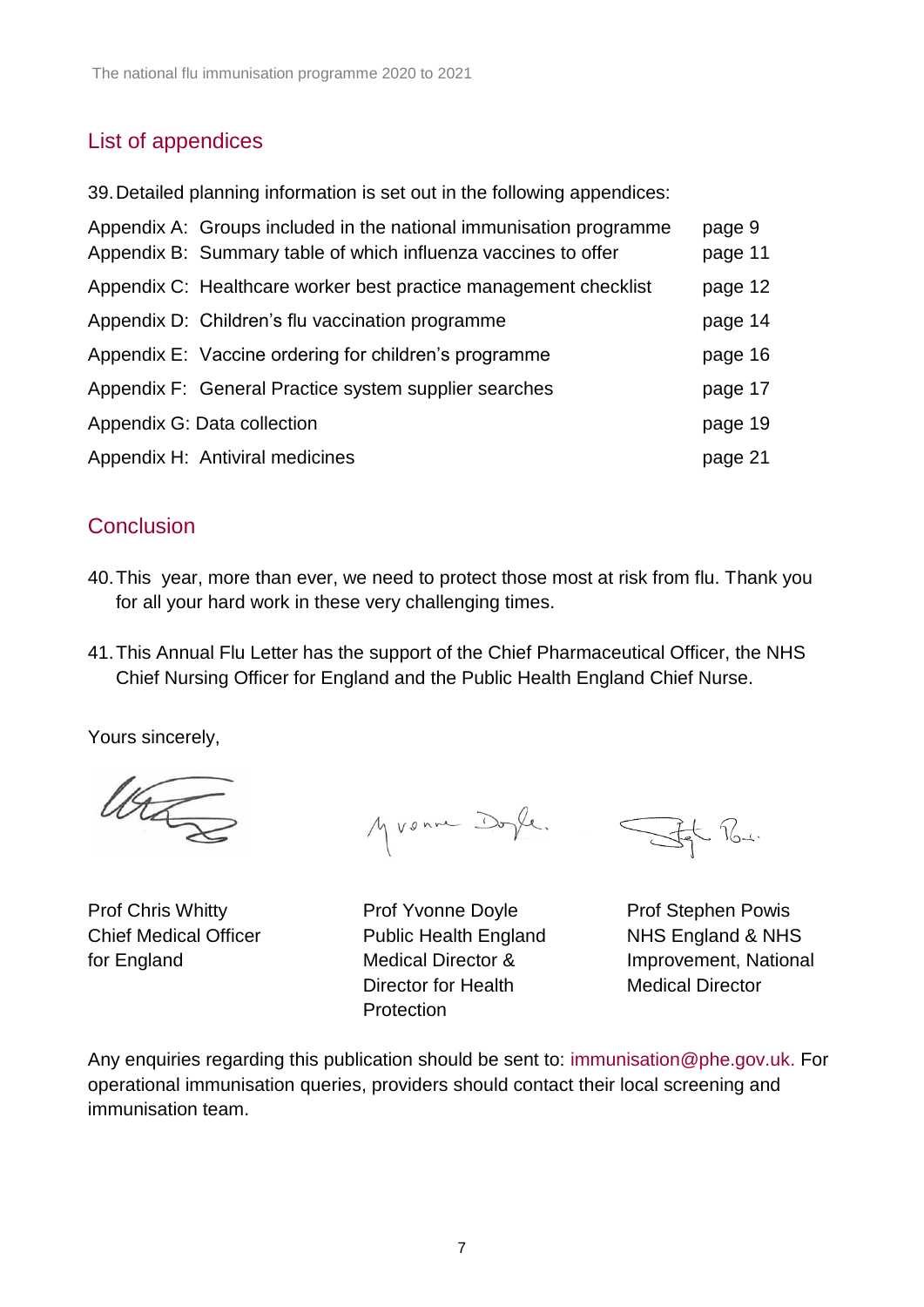# Distribution list

General practices Community pharmacies Clinical commissioning groups clinical leaders Clinical commissioning groups accountable officers General Practitioners Committee NHS England & NHS Improvement regional directors NHS England & NHS Improvement regional medical directors NHS England & NHS Improvement regional chief nurses NHS England & NHS Improvement regional directors of commissioning NHS England & NHS Improvement regional directors of primary care & public health NHS England & NHS Improvement heads of public health NHS England & NHS Improvement heads of primary care Sustainability and Transformation Partnership (STP) leads PHE centre directors PHE Screening and immunisation leads NHS foundation trusts chief executives NHS trusts chief executives Heads of nursing of NHS trusts Heads of midwifery of NHS trusts Chief pharmacists of NHS trusts Chief pharmacists of NHS Foundation trusts Directors of public health Local authority chief executives Chairs of health and wellbeing boards **For information:** Allied Health Professionals Federation Community Practitioners and Health Visitors Association [Nursing and Midwifery Council](http://www.google.co.uk/url?sa=t&rct=j&q=&esrc=s&frm=1&source=web&cd=1&cad=rja&ved=0CC0QFjAA&url=http%3A%2F%2Fwww.nmc-uk.org%2F&ei=M0ZlUtKiLaqV0AX6m4DYCQ&usg=AFQjCNEf8RE-C9nOgNMrii98Wbibao1EwQ) Royal College of Midwives Royal College of Nursing Academy of Medical Royal Colleges Royal College of Anaesthetists Royal College of Physicians Royal College of Surgeons Royal College of Obstetricians and **Gynaecologists** Royal College of General Practitioners College of Emergency Medicine Faculty of Occupational Medicine Royal College of Pathologists Royal College of Ophthalmologists Royal College of Paediatrics and Child Health British Medical Association Royal Pharmaceutical Society Association of Pharmacy Technicians UK Company Chemist's Association National Pharmacy Association Pharmaceutical Services Negotiating **Committee** Local Government Association Association of Directors of Adult Social **Services** Council of Deans of Health General Medical Council General Pharmaceutical Council Faculty of Public Health Association of Independent Multiple **Pharmacies** UK Homecare Association (UKHCA) Skills for Care Association of Directors of Adult Social **Services** Care Association Alliance Care Provider Alliance Hospice UK Voluntary Organisations Disability Group National Care Forum (NCF) National Care Association (NCA) Care England ADASS (Association of Directors of Adult Social Services) Local Government Association Unison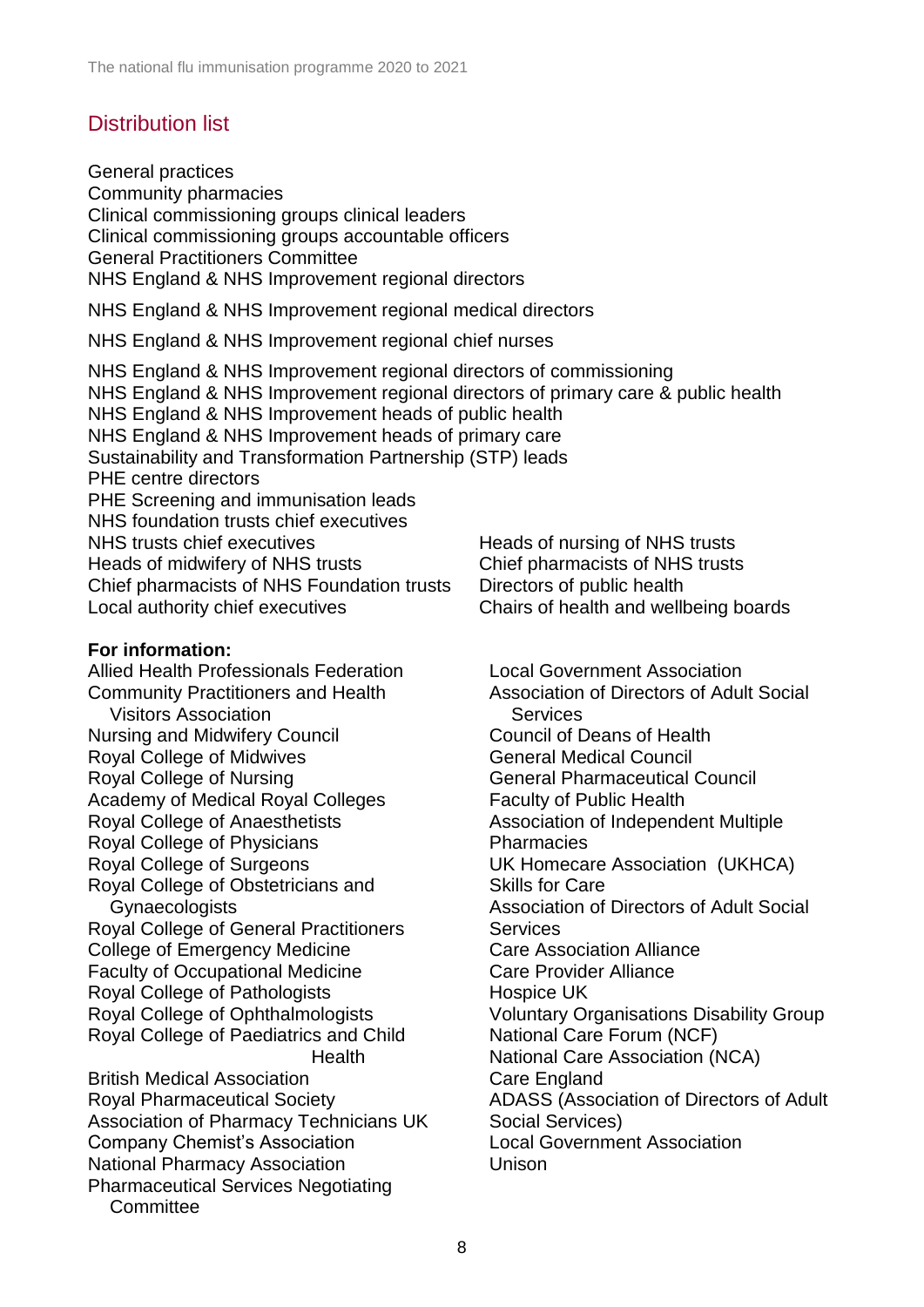## Appendix A: Groups included in the national flu immunisation programme

- 1. In 2020/21, flu vaccinations will be offered under the NHS flu vaccination programme to the following groups:
	- all children aged two to eleven (but not twelve years or older) on 31 August 2020
	- people aged 65 years or over (including those becoming age 65 years by 31 March 2021)
	- those aged from six months to less than 65 years of age, in a clinical risk group such as those with:
		- o chronic (long-term) respiratory disease, such as severe asthma, chronic obstructive pulmonary disease (COPD) or bronchitis
		- o chronic heart disease, such as heart failure
		- o chronic kidney disease at stage three, four or five
		- o chronic liver disease
		- o chronic neurological disease, such as Parkinson's disease or motor neurone disease,
		- $\circ$  learning disability
		- o diabetes
		- o splenic dysfunction or asplenia
		- o a weakened immune system due to disease (such as HIV/AIDS) or treatment (such as cancer treatment)
		- o morbidly obese (defined as BMI of 40 and above)
	- all pregnant women (including those women who become pregnant during the flu season)
	- household contacts of those on the NHS [Shielded Patient List,](https://digital.nhs.uk/coronavirus/shielded-patient-list) or of immunocompromised individuals, specifically individuals who expect to share living accommodation with a shielded patient on most days over the winter and therefore for whom continuing close contact is unavoidable
	- people living in long-stay residential care homes or other long-stay care facilities where rapid spread is likely to follow introduction of infection and cause high morbidity and mortality. This does **not** include, for instance, prisons, young offender institutions, university halls of residence, or boarding schools (except where children are of primary school age or secondary school Year 7).
	- those who are in receipt of a carer's allowance, or who are the main carer of an older or disabled person whose welfare may be at risk if the carer falls ill
	- health and social care staff, employed by a registered residential care/nursing home or registered domiciliary care provider, who are directly involved in the care of vulnerable patients/clients who are at increased risk from exposure to influenza.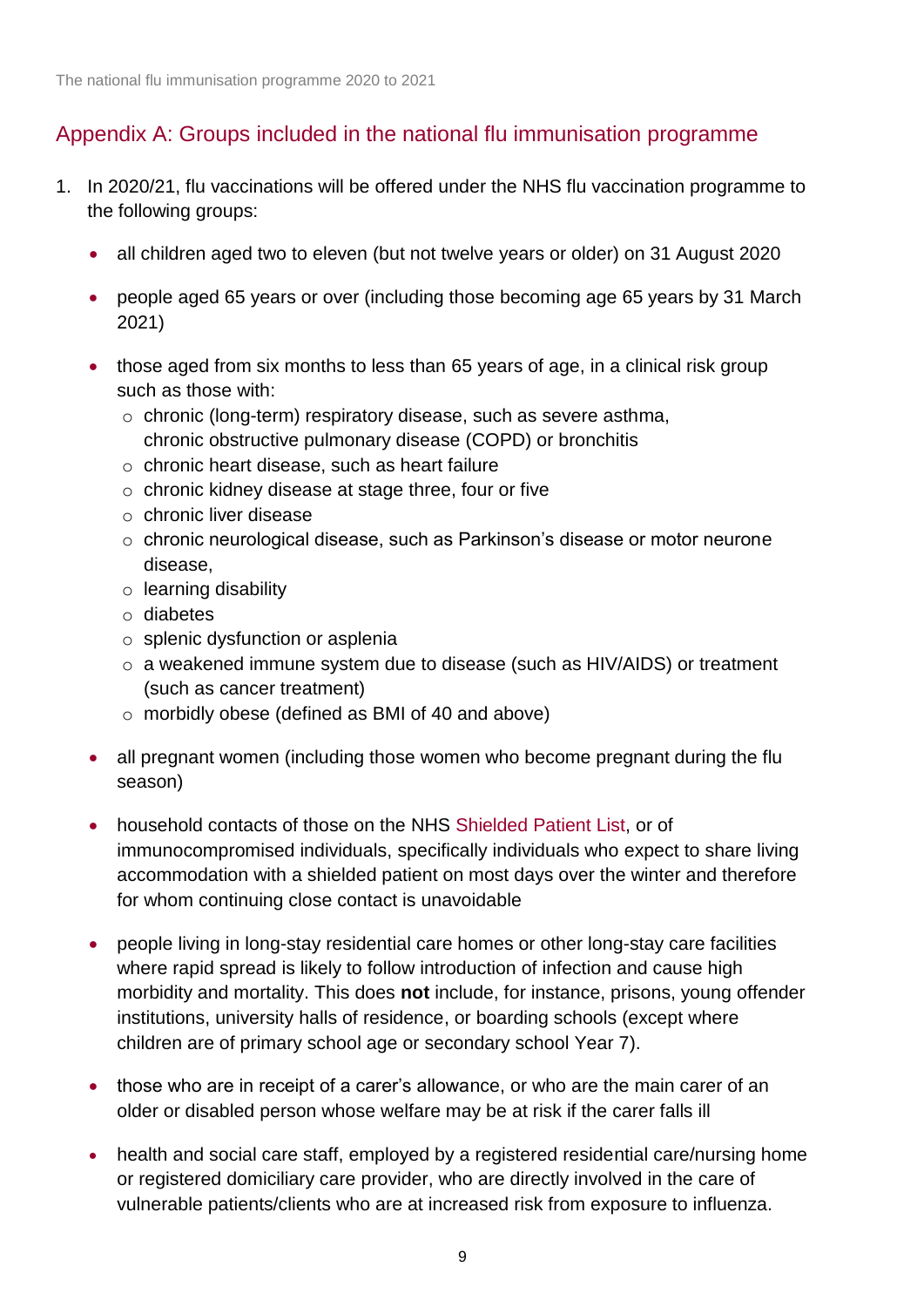- health and care staff, employed by a voluntary managed hospice provider, who are directly involved in the care of vulnerable patients/clients who are at increased risk from exposure to influenza.
- health and social care workers employed through Direct Payments (personal budgets) and/or Personal Health Budgets, such as Personal Assistants, to deliver domiciliary care to patients and service users.
- 2. Additionally, in 2020/21, flu vaccinations might be offered under the NHS flu vaccination programme to the following groups:
	- individuals between 50-64 years, following prioritisation of other eligible groups and subject to vaccine supply
- 3. Organisations should vaccinate all frontline health and social care workers, in order to meet their responsibility to protect their staff and patients and ensure the overall safe running of services.
- 4. The list above is not exhaustive, and the healthcare professional should apply clinical judgement to take into account the risk of flu exacerbating any underlying disease that a patient may have, as well as the risk of serious illness from flu itself.
- 5. Healthcare practitioners should refer to the influenza chapter in 'Immunisation against infectious disease' (the "Green Book") for further detail about clinical risk groups advised to receive flu immunisation and for full details on advice concerning contraindications and precautions for the flu vaccines. This can be found at: [www.gov.uk/government/collections/immunisation-against-infectious-disease-the](http://www.gov.uk/government/collections/immunisation-against-infectious-disease-the-green-book)[green-book](http://www.gov.uk/government/collections/immunisation-against-infectious-disease-the-green-book)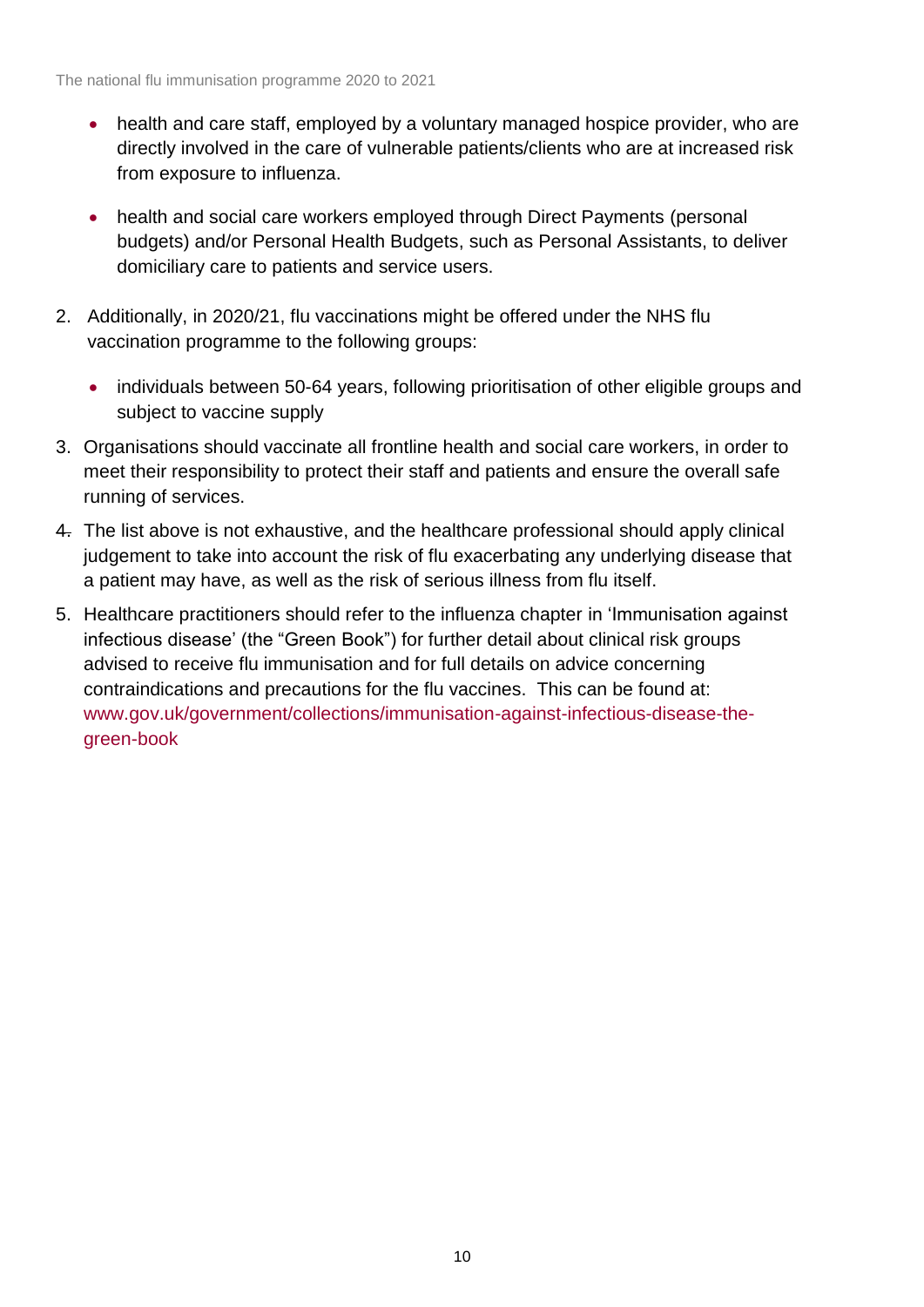# Appendix B: Summary table of which influenza vaccines to offer

| <b>Eligible group</b>                                                                                                                               | <b>Type of flu vaccine</b>                                                                                                                                                                                                                                                                                                                                                                                                                                                                                                             |  |
|-----------------------------------------------------------------------------------------------------------------------------------------------------|----------------------------------------------------------------------------------------------------------------------------------------------------------------------------------------------------------------------------------------------------------------------------------------------------------------------------------------------------------------------------------------------------------------------------------------------------------------------------------------------------------------------------------------|--|
| At risk children<br>aged from 6<br>months to less<br>than 2 years                                                                                   | Offer QIVe.<br>LAIV and QIVc are not licenced for children under 2 years of age.                                                                                                                                                                                                                                                                                                                                                                                                                                                       |  |
| At risk children<br>aged 2 to under 18<br>years                                                                                                     | <b>Offer LAIV</b><br>If LAIV is contraindicated or otherwise unsuitable offer:<br>QIVe to children less than 9 years of age.<br>$\bullet$<br>QIVc should ideally be offered to children aged 9<br>$\bullet$<br>years and over who access the vaccine through<br>general practice. Where QIVc vaccine is unavailable,<br>GPs should offer QIVe.<br>It is acceptable to offer only QIVe to the small number<br>$\bullet$<br>of children contraindicated to receive LAIV aged 9<br>years and over who are vaccinated in a school setting. |  |
| Aged 2 and 3 years<br>on 31 August 2020<br>All primary school<br>aged children and<br>those in Year 7<br>(aged 4 to 11 on 31<br><b>August 2020)</b> | Offer LAIV<br>If child is in a clinical risk group and is contraindicated to LAIV (or it is<br>otherwise unsuitable) offer inactivated influenza vaccine (see above).<br>For children not in at risk groups, this year if a parent refuses LAIV in some<br>areas an alternative QIVe or QIVc vaccine may be offered to them where<br>possible.                                                                                                                                                                                         |  |
| At risk adults (aged<br>18 to 64), including<br>pregnant women                                                                                      | Offer:<br>QIVc<br>QIVe (as an alternative to QIVc)                                                                                                                                                                                                                                                                                                                                                                                                                                                                                     |  |
| Those aged 65<br>years and over                                                                                                                     | Offer:<br>aTIV* should be offered as it is considered to be more<br>$\bullet$<br>effective than standard dose non-adjuvanted trivalent<br>and egg-based quadrivalent influenza vaccines.<br>QIVc is suitable for use in this age group if aTIV is not<br>$\bullet$<br>available.<br>* It is recommended that those who become 65 before 31 March 2021 are<br>offered aTIV 'off-label'.                                                                                                                                                 |  |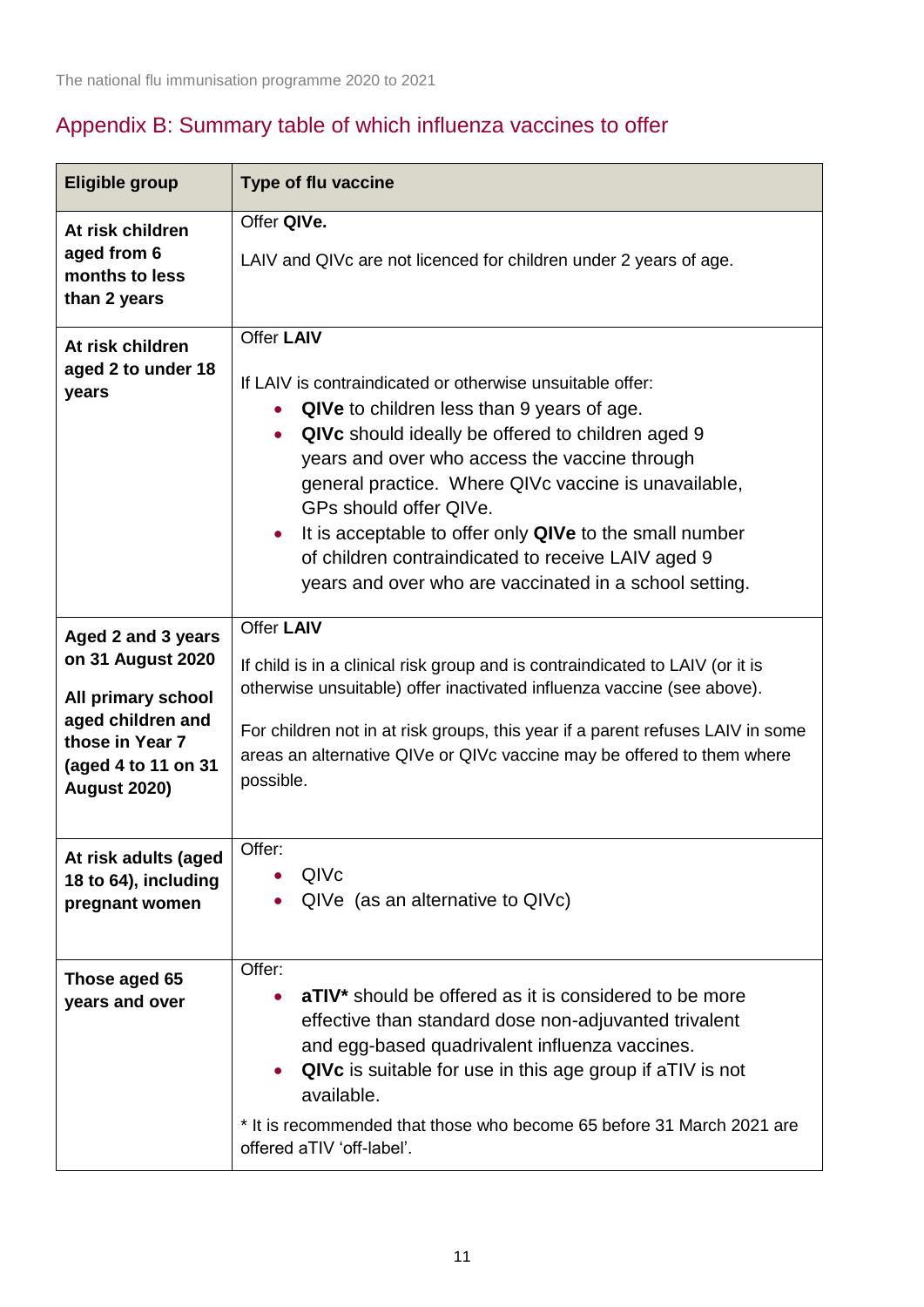# Appendix C : Healthcare worker flu vaccination best practice management checklist

For public assurance via trust boards by December 2020

| A              | <b>Committed leadership</b>                                                                                                       | <b>Trust self-</b><br>assessment |
|----------------|-----------------------------------------------------------------------------------------------------------------------------------|----------------------------------|
| A <sub>1</sub> | Board record commitment to achieving the ambition of vaccinating all<br>frontline healthcare workers                              |                                  |
| A2             | Trust has ordered and provided a quadrivalent (QIV) flu vaccine for<br>healthcare workers                                         |                                  |
| A <sub>3</sub> | Board receive an evaluation of the flu programme 2019/20, including<br>data, successes, challenges and lessons learnt             |                                  |
| A4             | Agree on a board champion for flu campaign                                                                                        |                                  |
| A <sub>5</sub> | All board members receive flu vaccination and publicise this                                                                      |                                  |
|                | A6 Flu team formed with representatives from all directorates, staff groups<br>and trade union representatives                    |                                  |
| A7             | Flu team to meet regularly from September 2020                                                                                    |                                  |
| B              | <b>Communications plan</b>                                                                                                        |                                  |
| <b>B1</b>      | Rationale for the flu vaccination programme and facts to be published -<br>sponsored by senior clinical leaders and trades unions |                                  |
| <b>B2</b>      | Drop in clinics and mobile vaccination schedule to be published<br>electronically, on social media and on paper                   |                                  |
| B <sub>3</sub> | Board and senior managers having their vaccinations to be publicised                                                              |                                  |
| <b>B4</b>      | Flu vaccination programme and access to vaccination on induction<br>programmes                                                    |                                  |
| B <sub>5</sub> | Programme to be publicised on screensavers, posters and social media                                                              |                                  |
| B <sub>6</sub> | Weekly feedback on percentage uptake for directorates, teams and<br>professional groups                                           |                                  |
| $\mathbf C$    | <b>Flexible accessibility</b>                                                                                                     |                                  |
| C <sub>1</sub> | Peer vaccinators, ideally at least one in each clinical area to be<br>identified, trained, released to vaccinate and empowered    |                                  |
| C <sub>2</sub> | Schedule for easy access drop in clinics agreed                                                                                   |                                  |
| C <sub>3</sub> | Schedule for 24 hour mobile vaccinations to be agreed                                                                             |                                  |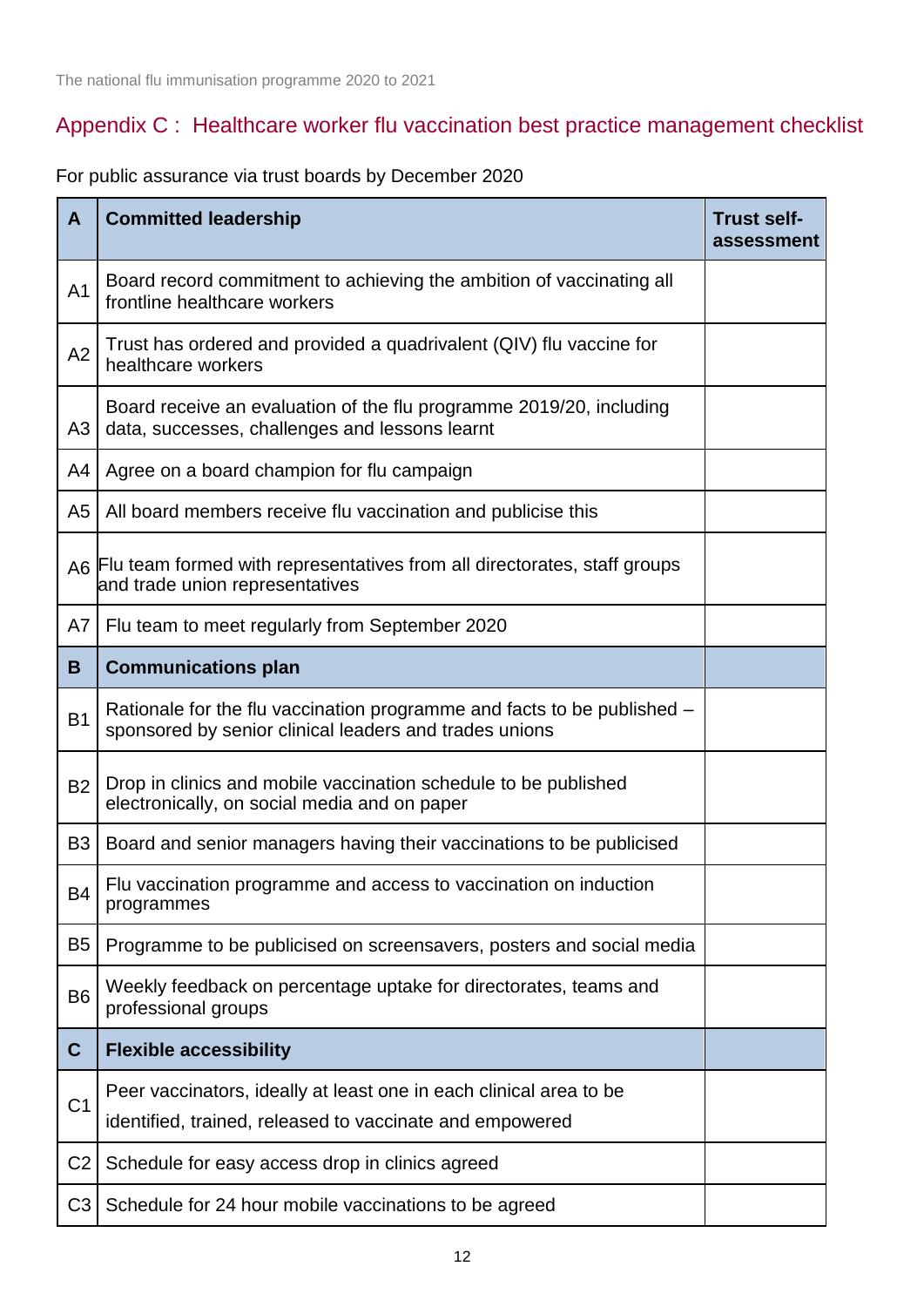| D  | <b>Incentives</b>                                      |  |
|----|--------------------------------------------------------|--|
| D1 | Board to agree on incentives and how to publicise this |  |
|    | D2 Success to be celebrated weekly                     |  |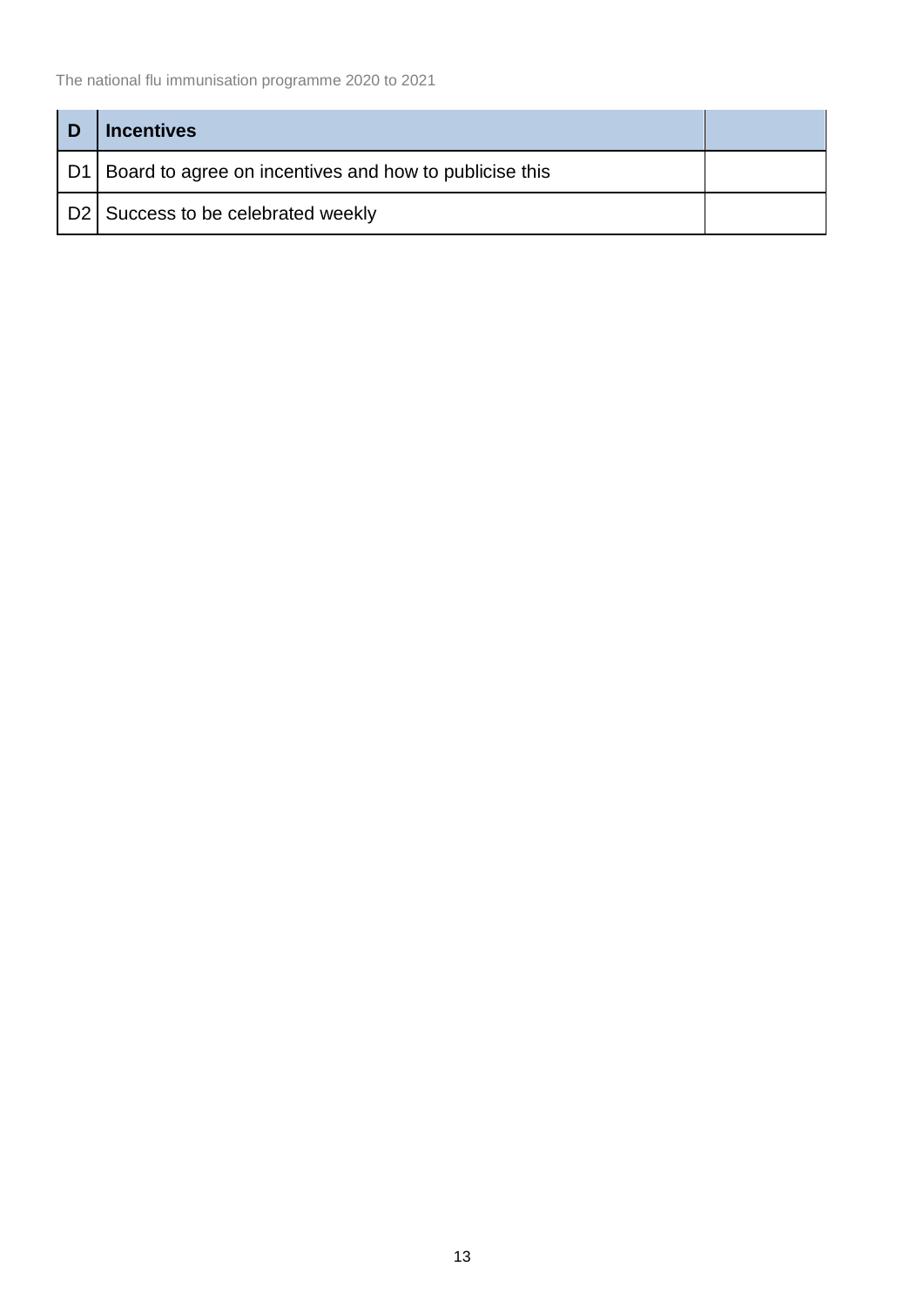1

# Appendix D: Children's flu vaccination programme

- 1. A recommendation to extend flu vaccination to children was made in 2012 by JCVI to provide both individual protection to the children themselves and reduce transmission across all age groups<sup>2</sup>. Implementation of the programme began in 2013 with preschool children offered vaccination through GP practices and pilots for school aged children. In 2015/16 the programme began nationally in a phased roll-out starting with the youngest school-aged children first and was fully implemented for all primary school aged children in 2019/20.
- 2. This year as part of our wider planning for winter, in case we see flu and COVID-19 both circulating at the same time, PHE have secured additional vaccine to enable the programme to be extended into Year 7 in secondary schools in 2020/21. Although it is the first time Year 7 pupils will be offered the vaccine nationally, these children will have been offered the flu vaccine when they were in primary school so both they and their parents will be familiar with the programme.
- 3. In 2020/21 children will be offered vaccination in general practice or through a schools provider as follows:
	- all those aged two and three years old on 31 August 2020 (date of birth on or after 1 September 2016 and on or before 31 August 2018) will be offered vaccine in general practice.
	- all primary school children and Year 7 in secondary school (date of birth on or after 1 September 2008 and on or before 31 August 2016) will be offered through a school age immunisation service<sup>3</sup>
- 4. Research into the first three years of the childhood programme compared the differences between pilot areas, where the entire primary school age cohort was offered vaccination, to non-pilot areas. These include reductions in: GP consultations for influenza-like illness, swab positivity in primary care, laboratory confirmed hospitalisations and percentage of respiratory emergency department attendances<sup>4.</sup>
- 5. At risk children who are eligible for flu vaccination via the school-based programme because of their age will be offered immunisation at school. However, these children are also eligible to receive vaccination in general practice if the school session is late in the season, parents prefer it, or they missed the session at school. GP practices should invite

<sup>2</sup> Joint committee on Vaccination and Immunisation. Statement on the annual influenza vaccination programme – extension of the programme to children. JCVI (2012). 25 July 2012.

[www.gov.uk/government/uploads/system/uploads/attachment\\_data/file/224775/JCVI-statement-on-the-annual](http://www.gov.uk/government/uploads/system/uploads/attachment_data/file/224775/JCVI-statement-on-the-annual-influenza-vaccination-programme-25-July-2012.pdf)[influenza-vaccination-programme-25-July-2012.pdf](http://www.gov.uk/government/uploads/system/uploads/attachment_data/file/224775/JCVI-statement-on-the-annual-influenza-vaccination-programme-25-July-2012.pdf)

<sup>&</sup>lt;sup>3</sup> Some children might be outside of these date ranges (e.g. if a child has been accelerated or held back a year). It is acceptable to offer and deliver immunisations to these children with their class peers.

<sup>4</sup> Pebody, R. et al. 21 June 2018. Uptake and impact of vaccinating primary school-age children against influenza: experiences of a live attenuated influenza vaccine programme, England, 2015/16. Eurosurveillance. Volume 23, Issue 25. [www.eurosurveillance.org/content/10.2807/1560-7917.ES.2018.23.25.1700496](http://www.eurosurveillance.org/content/10.2807/1560-7917.ES.2018.23.25.1700496)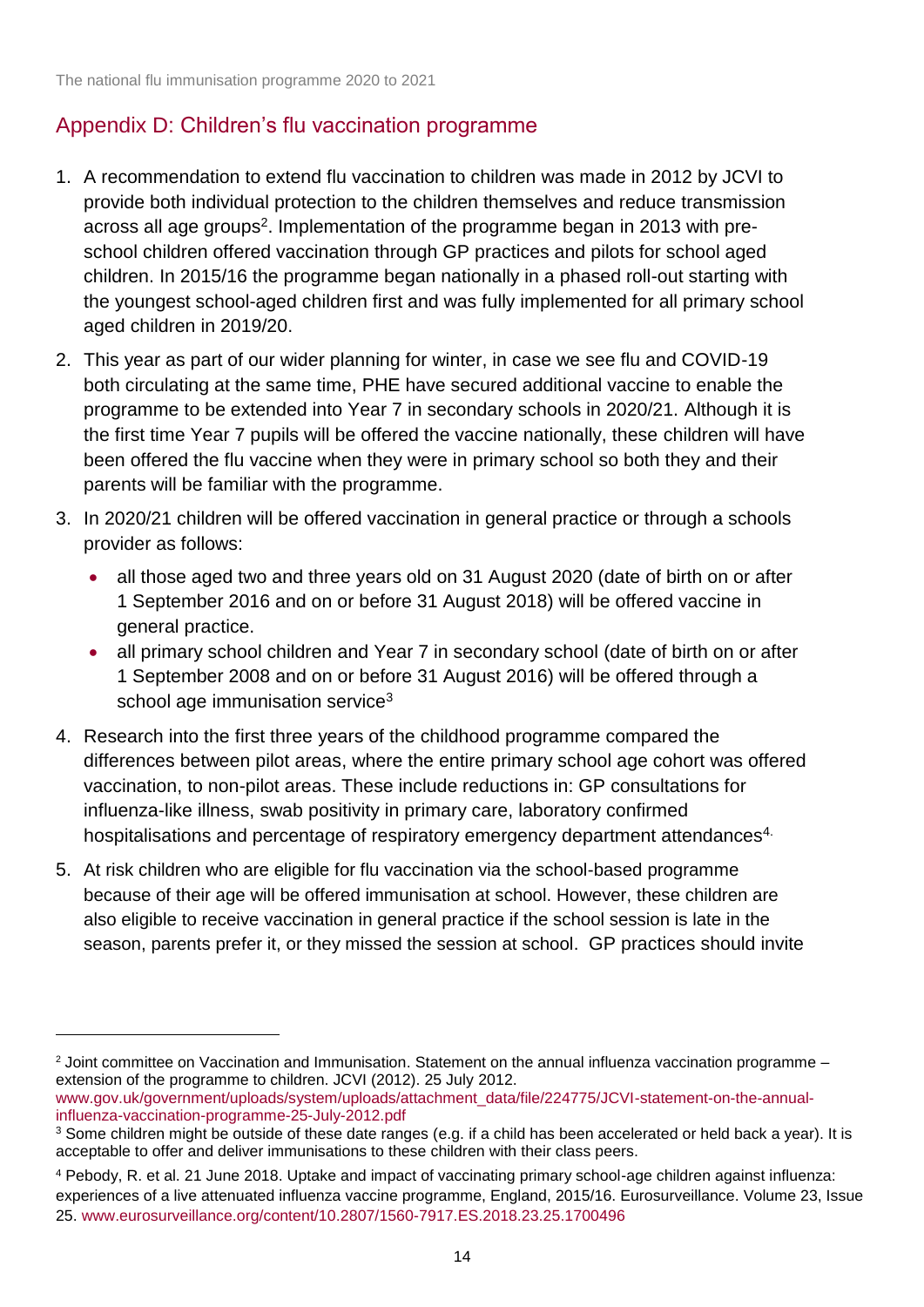children in at-risk groups for vaccination, so that parents understand they have the option of taking up the offer in general practice.

- 6. Children in at risk groups for whom LAIV is contraindicated or unsuitable will be offered inactivated influenza vaccine.
- 7. As in previous years LAIV will be the vaccine offered to the routine age cohorts for the childhood flu vaccination programme as this is the most effective vaccine for this programme. However for 2020/21, consideration is being made to offer an injectable vaccine to those children whose parents object to the porcine gelatine in LAIV, to provide additional resilience against flu in what could be a challenging year. If the parent of a child eligible for the routine childhood immunisation programme refuses LAIV (and they understand that it is the most effective product) and they request an alternative vaccine, this will be offered to them where possible. Providers of childrens vaccination services will receive further instruction on the offering of this service, including vaccine supply arrangements, in due course.
- 8. Arrangements should be made to ensure that children who missed out on vaccination during the school session are recalled and offered subsequent opportunities to attend. Precise arrangements for achieving this are for local determination. Children of primary school age who are home educated should also be offered vaccination. Local NHS England/Improvement Public Health Commissioning teams should be consulted for details about local arrangements. Contact details can be found at: [www.england.nhs.uk/about/regional-area-teams/](http://www.england.nhs.uk/about/regional-area-teams/)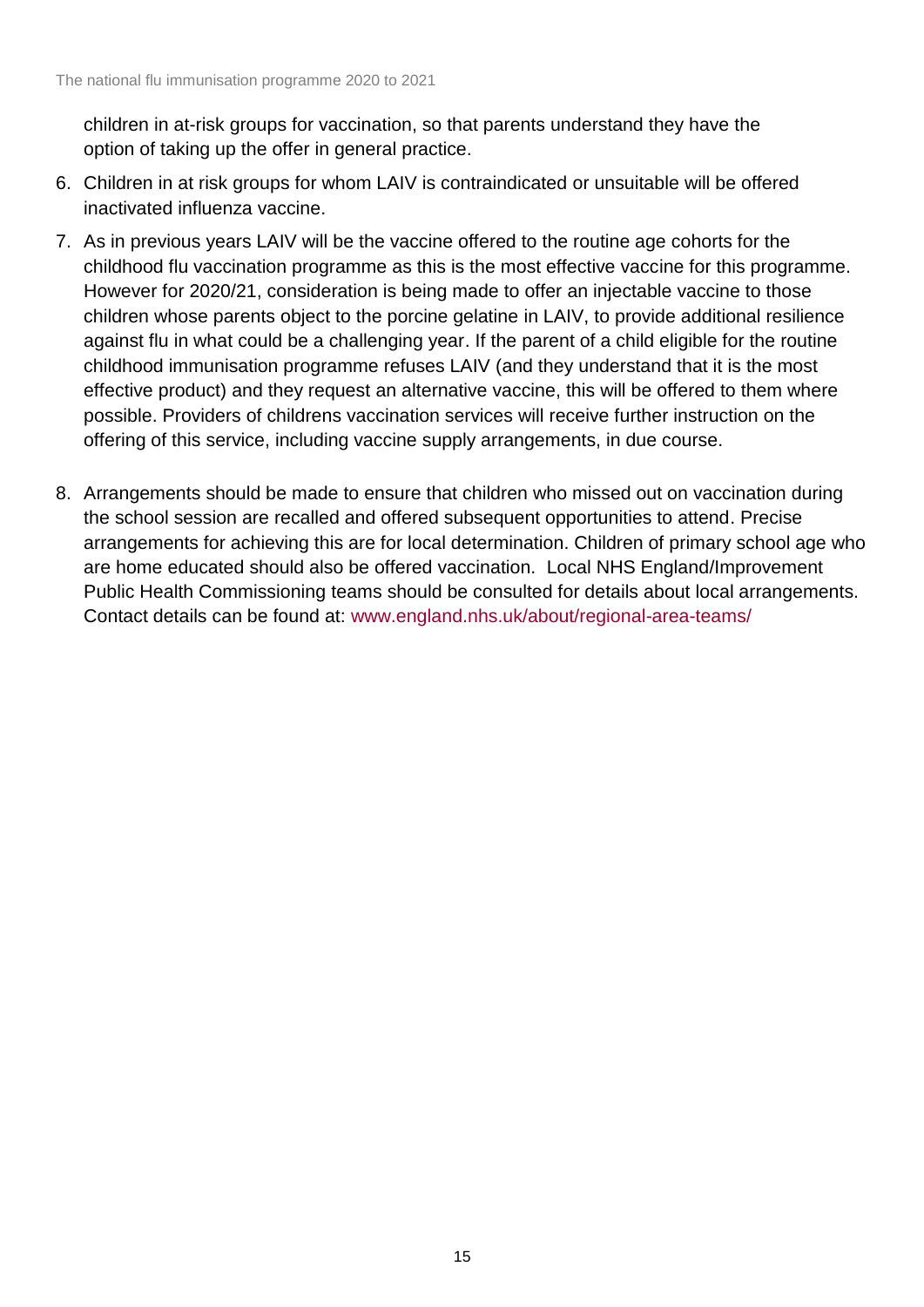# Appendix E: Vaccine ordering for children's programme

- 1. The live attenudated influenza vaccine (LAIV) and the egg-grown Quadrivalent Influenza Vaccine (QIVe) are procured and supplied by Public Health England (PHE). For full details of the arrangements on which vaccines to use for children in risk groups who are unable to receive LAIV due to age or contraindications see [www.england.nhs.uk/wp-content/uploads/2019/12/NHS-England-JCVI-advce-and-](http://www.england.nhs.uk/wp-content/uploads/2019/12/NHS-England-JCVI-advce-and-NHS-reimbursement-flu-vaccine-2020-21.pdf)[NHS-reimbursement-flu-vaccine-2020-21.pdf.](http://www.england.nhs.uk/wp-content/uploads/2019/12/NHS-England-JCVI-advce-and-NHS-reimbursement-flu-vaccine-2020-21.pdf) Centrally supplied children's vaccines can be ordered through the ImmForm website: [https://portal](https://portal/)[.immform.phe.gov.uk.](http://www.immform.phe.gov.uk/)
- 2. PHE ask that timing of vaccine availability is taken into account when earlier vaccination sessions are being arranged, to reduce the risk of disruption to planned activity. Vaccine availability will not be finalised until late summer. The latest and most accurate information on centrally supplied flu vaccines for the children's programme is available on the ImmForm news page.
- 3. As in previous years, ordering controls will be in place for Fluenz® Tetra in 2020/21 to enable PHE to manage vaccine availability and demand appropriately across the programme. The latest information on ordering controls and other ordering advice for PHE supplied flu vaccines is featured on the ImmForm news page both prior to and during the flu vaccination period. Information will also be featured in Vaccine Update [www.gov.uk/government/collections/vaccine-update](http://www.gov.uk/government/collections/vaccine-update) and disseminated via the National Immunisation Network as appropriate. It is strongly advised that all parties involved in the provision of flu vaccines to children ensure they remain up to date with this information.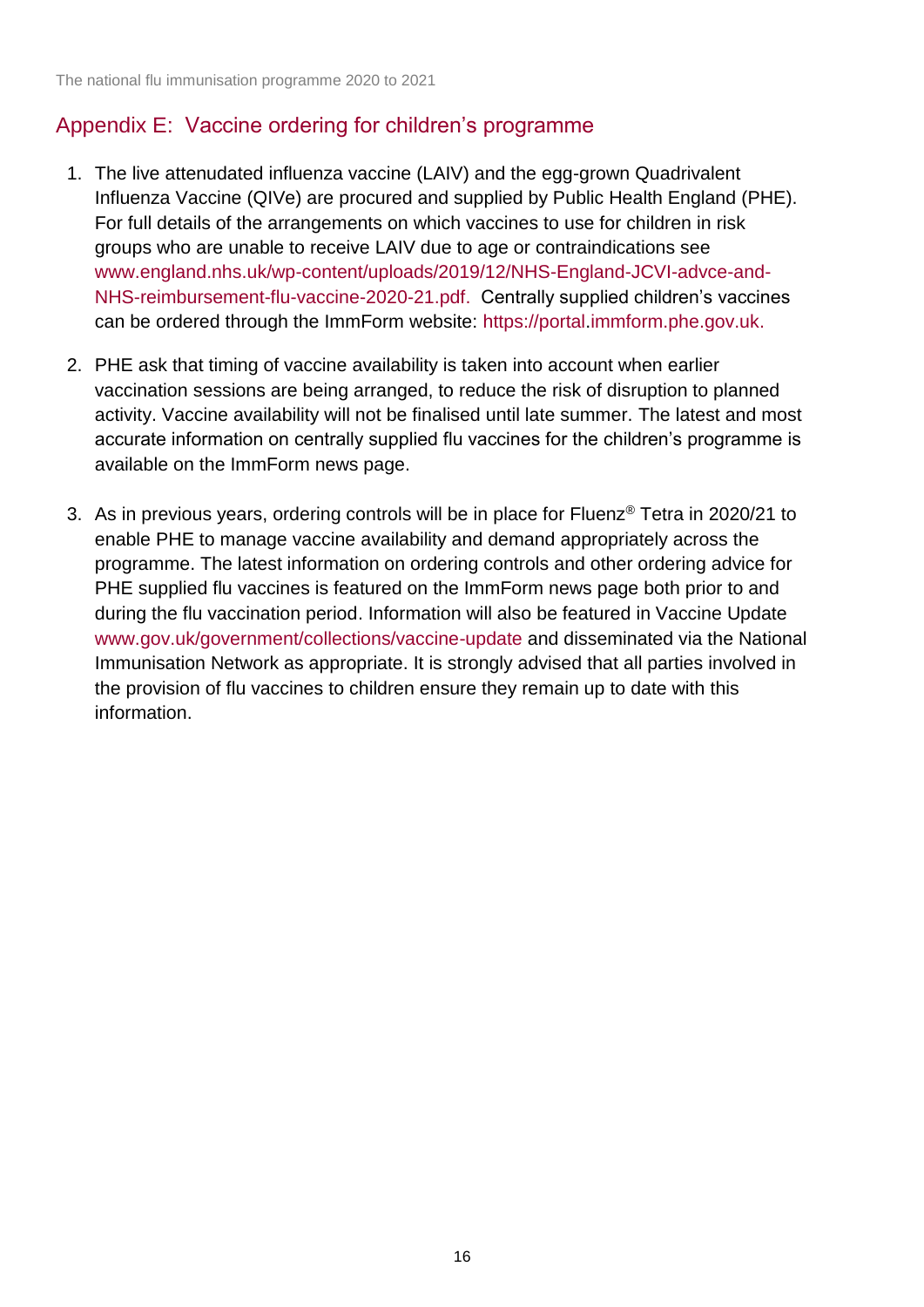# Appendix F: General practice system supplier searches for the 2020 to 2021 flu programme

- 1. Achieving the influenza vaccine uptake ambitions are a high priority within public health policy every year. In the current context of COVID-19, improving uptake and reducing the impact of flu on the wider health and social care system this priority cannot be understated in 2020/21.
- 2. GP practices are reminded that the Directed Enhanced Service requires that a proactive call and recall system is developed to contact all at-risk patients through mechanisms such as by letter, e-mail, phone call, or text. Any automated call and recall list should be subject to clinical review. Template letters for practices to use will be available at [www.gov.uk/government/collections/annual-flu-programme](http://www.gov.uk/government/collections/annual-flu-programme) nearer the time. Practices should also operate a proactive call system for patients not considered at-risk.
- 3. Public Health England (PHE) commission the PRIMIS team to provide the SNOMED CT code specifications to the general practice system suppliers. Your general practice system suppliers will then provide system searches using these codes to enable vaccine uptake monitoring.
- 4. It is essential that the general practice system searches are used for vaccine uptake monitoring and NOT amended in any way by business support teams locally. This standard must be implemented to ensure accurate general practice system searches.
- 5. This approach will enable practices and support the collection of high quality, robust and timely data on vaccine uptake throughout the delivery of the programme. This will also support GP practices and other providers to act to address issues relating to uptake.
- 6. Each year Public Health England (PHE) are required to collect data to monitor uptake and coverage of the seasonal flu vaccination programme. This is done via two Seasonal Influenza Vaccine Uptake Surveys (approved by the Data Coordination Board, NHS Digital) with data obtained via automated data returns from general practice system suppliers on behalf of GP practices.
- 7. GP practices should also note that upon receipt of notification of vaccinations given by another provider e.g. pharmacist/midwife, the vaccination should be recorded in the patients' electronic GP practice record in a timely manner. Any data extraction/uploads will only include patients vaccinated outside the GP practice if the information has been returned and appropriately recorded in the patients' GP practice record using the specified codes.
- 8. If you feel there are additional training requirements to carry out this approach arising from:
	- practice staff turnover, new staff;
	- refresher training; and/or
	- new system functionality;

then you are advised to discuss these with your CCG who have a responsibility for training within the overarching general practice IT operating framework.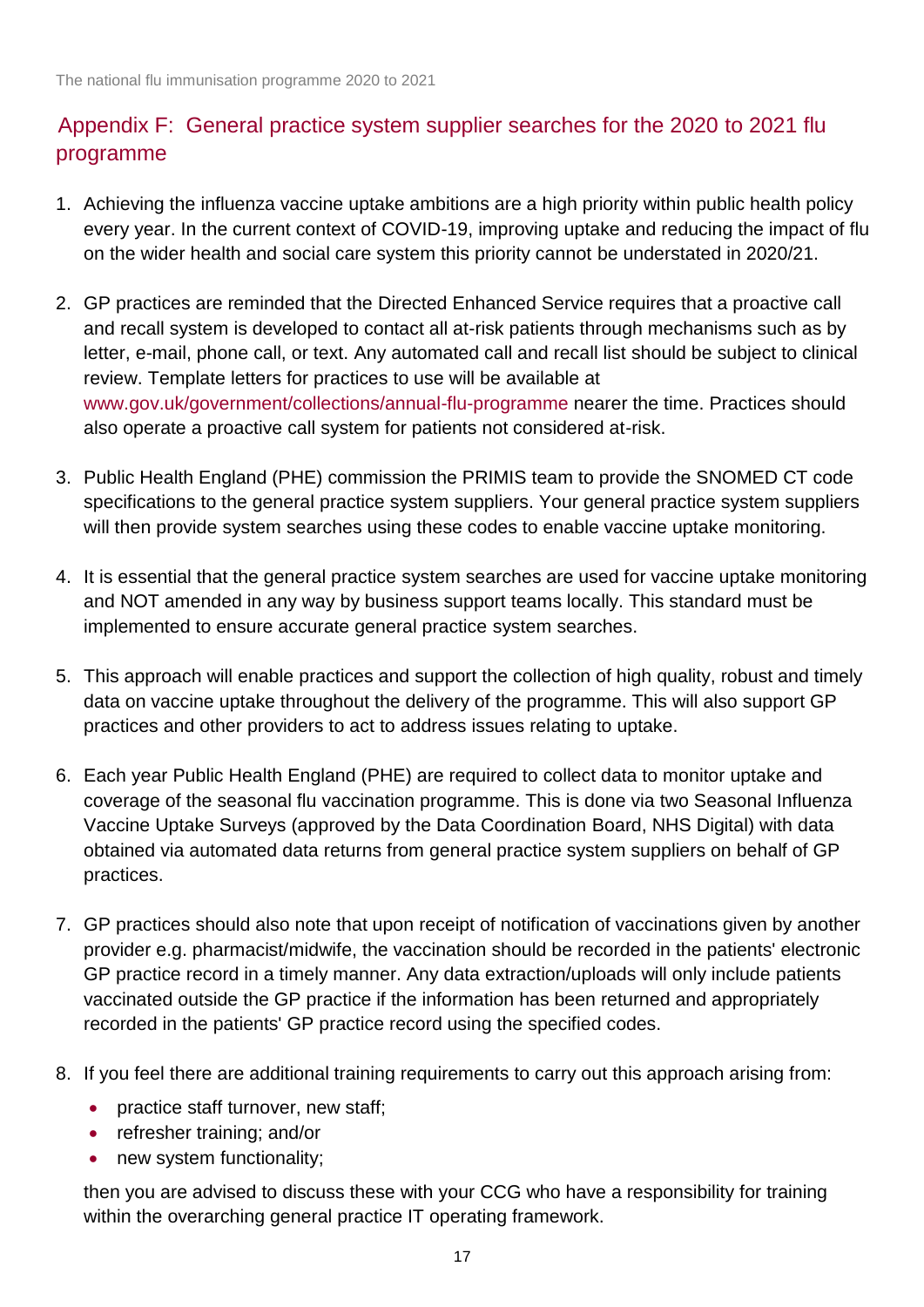9. The above is separate to the CQRS payment system, therefore your normal payment mechanisms should be used to claim for vaccines given by the GP practice.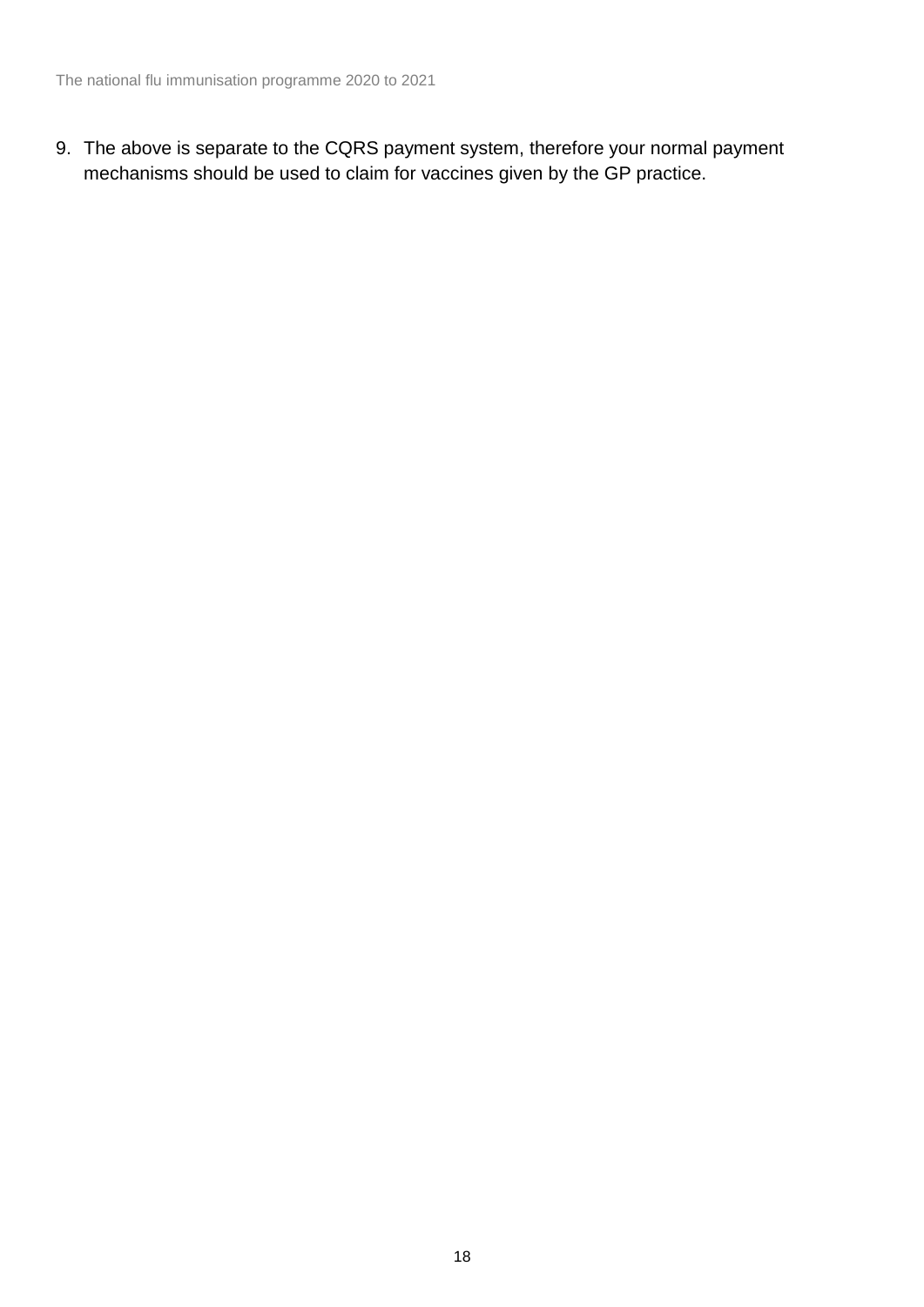# Appendix G: Data collection

# **Introduction**

- 1. As in previous years, data will be collected on the uptake of the vaccination. Currently, it is intended that these data collections will follow established processes. Flu vaccine uptake data collections will be managed using the ImmForm website [https://portal](https://portal/)[.immform.phe.gov.uk.](http://www.immform.phe.gov.uk/) PHE coordinates the data collection and will issue details of the collection requirements and guidance on the data collection process. This guidance and flu vaccine uptake data will be available at: [www.gov.uk/government/collections/vaccine-uptake](http://www.gov.uk/government/collections/vaccine-uptake)
- 2. In addition to the established ImmForm data collection, further work is currently being undertaken by Public Health England, NHSx, NHS Digital and NHS England to improve the coverage and timeliness of these data collections as well as reducing the burden from data collections. As and when this further work matures, further information will be provided and may modify the data collection processes outlined below.
- 3. Queries concerning data collection content or process should be emailed to [influenza@phe.gov.uk.](mailto:influenza@phe.gov.uk) Queries concerning ImmForm login details and passwords should be emailed to [helpdesk@immform.org.uk.](mailto:helpdesk@immform.org.uk)

# Reducing the burden from data collections

4. Considerable efforts have been made to reduce the burden of data collections on GP practices by increasing the number of automated returns that are extracted directly from general practicesystem suppliers. Over 95% of GP practices benefited from using automated IT data returns for flu vaccine uptake for the final 2019/20 survey. GP practices that are not able to submit automated returns should discuss their arrangements with their general practice system supplier. If automated returns fail for the monthly data collection GP practices will be required to submit the mandatory data manually on to ImmForm to meet contractual obligations.

### Data collections for 2020 to 2021

5. Monthly data collections will take place over five months during the 2020/21 flu immunisation programme. Subject to the approval from the Data Coordination Board the first data collection will be for vaccines administered by the end of October 2020 (data collected in November 2020), with the subsequent collections monthly thereafter, and with the final data collection for all vaccines administered by the end of February 2021 (final data collected in March 2021).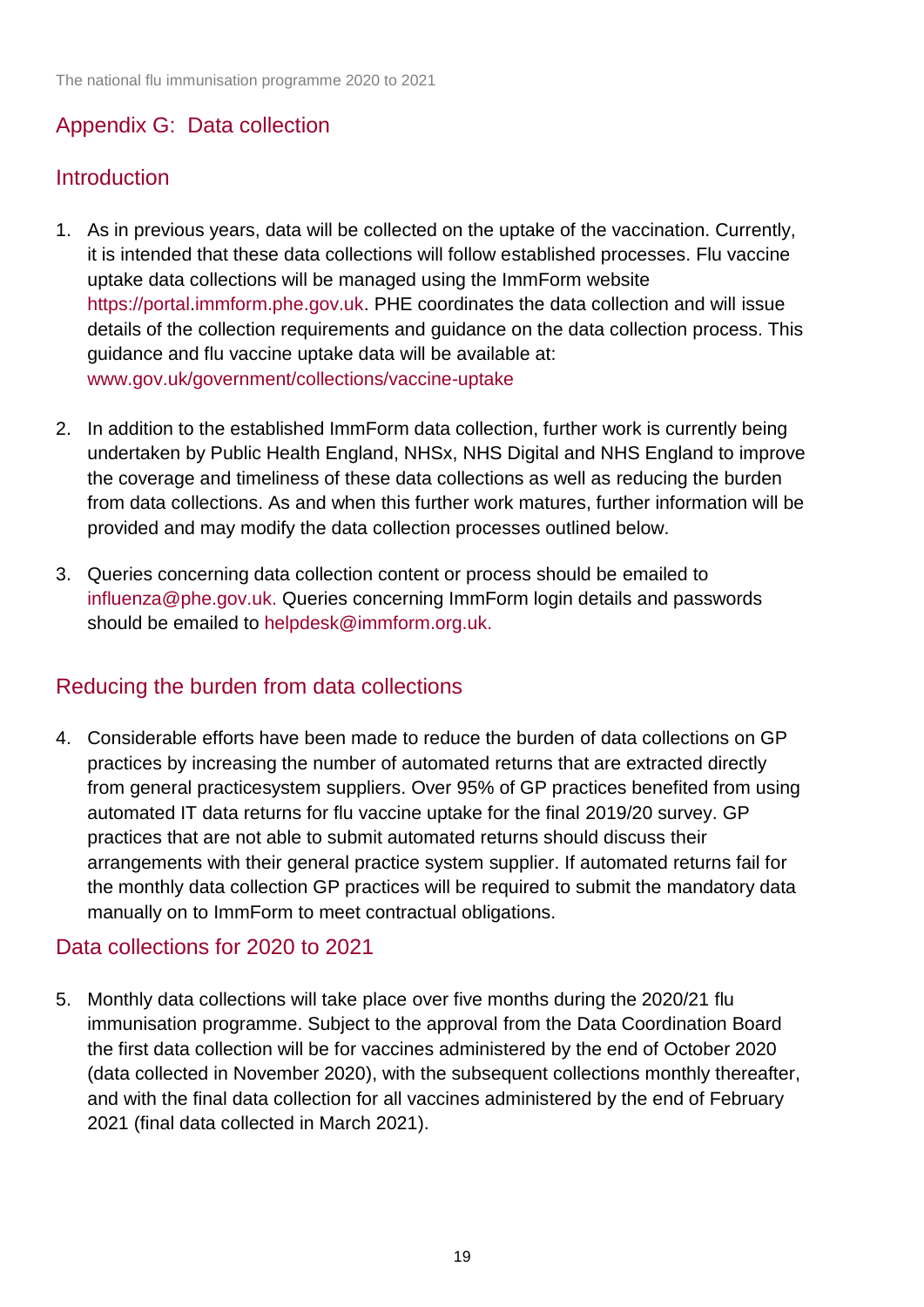- 6. Data will be collected and published monthly at national level, clinical commissioning group (CCG) level, local authority (LA) level, NHS Sustainable Transformation Partnerships and by 2019 NHS England local team level.
- 7. During the data collection period, those working in the NHS with relevant access rights are able, through the ImmForm website, to:
	- see their uptake by eligible groups
	- compare themselves with other anonymous general practices or areas
	- validate the data on point of entry and correct any errors before data submission
	- view data and export data into Excel, for further analysis
	- make use of automated data upload methods (depending on the general practices system supplier used at GP practices)
	- access previous years' data to compare with the current performance

These tools can be used to facilitate the local and regional management of the flu vaccination programme.

## Monitoring on a weekly basis

- 8. Weekly uptake data will be collected from a group of GP practices that have fully automated extract and upload facilities provided by their general practice system suppliers. These data will be published in the PHE weekly flu report available throughout the flu season at: [www.gov.uk/government/statistics/weekly-national-flu](http://www.gov.uk/government/statistics/weekly-national-flu-reports)[reports.](http://www.gov.uk/government/statistics/weekly-national-flu-reports)
- 9. During the data collection period, those working in the NHS with relevant access rights are able, through the ImmForm website to view this data as per the monthly collections.